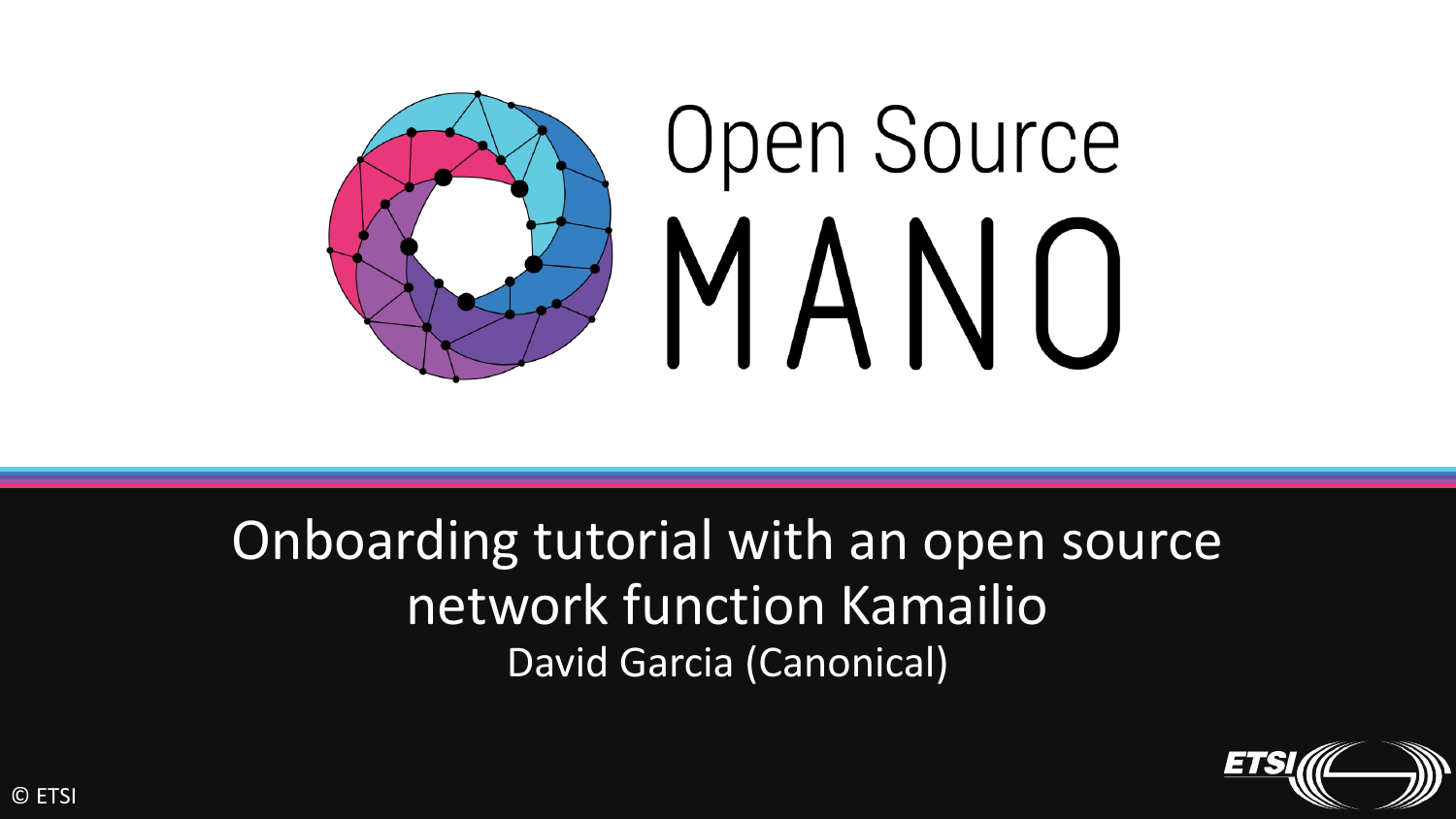

# Onboarding tutorial with an open source netcwork function Kamailio

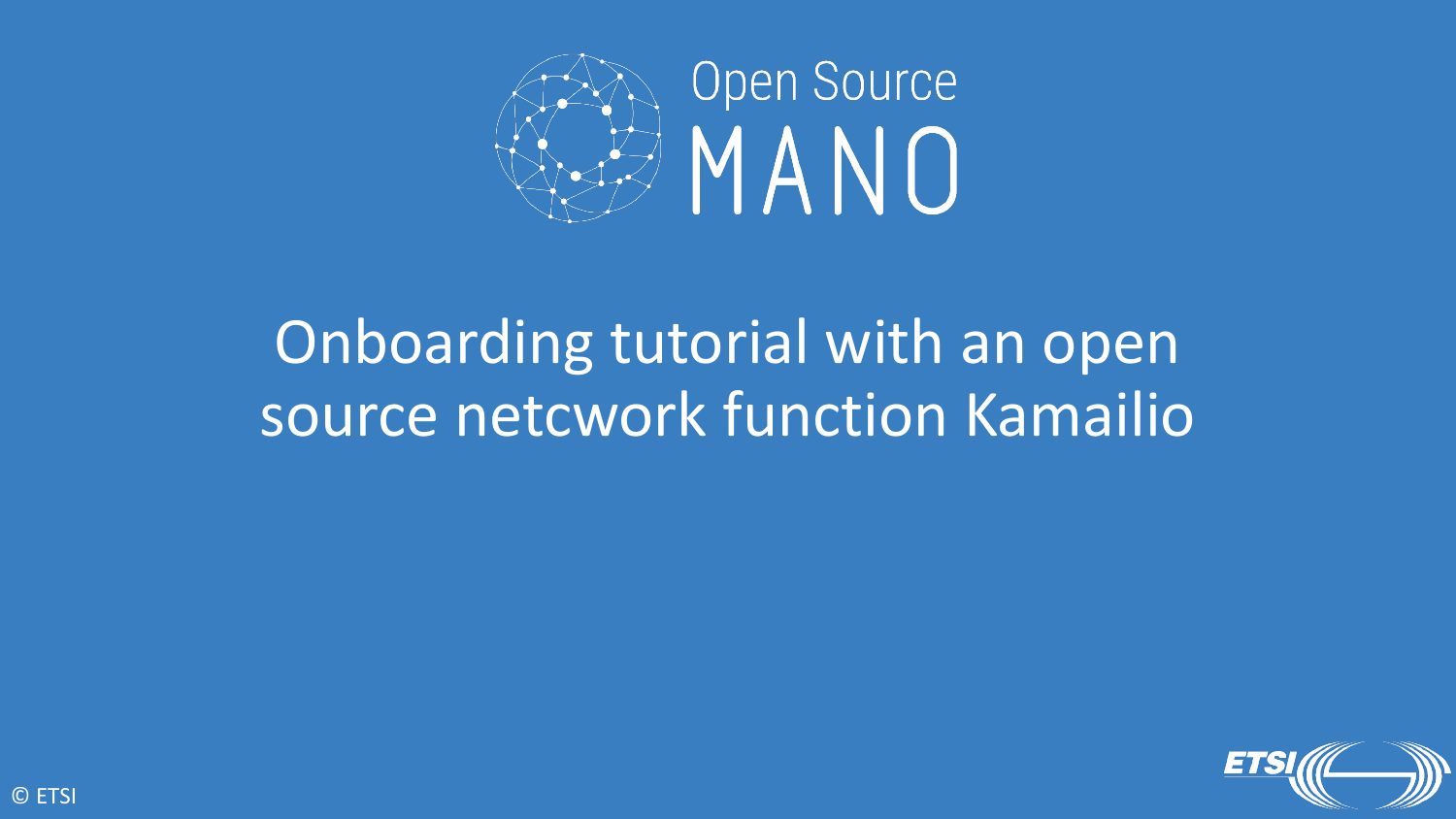



- 1. Introduction to Kamailio
- 2. Kamailio Network Service
- 3. Source code
- 4. Onboarding steps
- 5. Checks
- 6. Execute day-2 operations
- 7. What's next?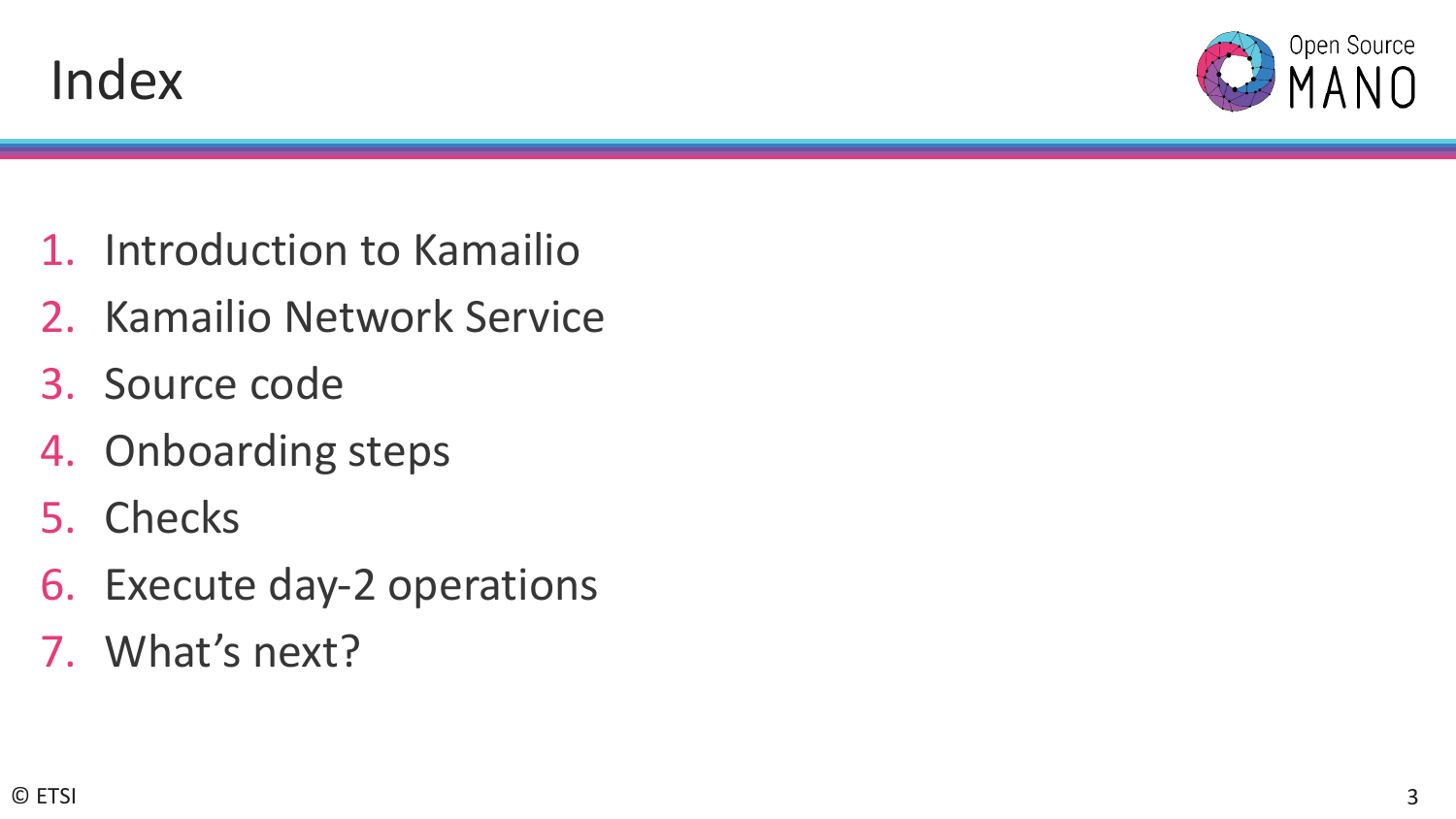# Introduction to Kamailio



- Robust and Performant SIP (RFC3261) Server
- SIP Routing Capabilities
- Transport Layers
- Asynchronous Processing
- Secure Communication
- IP and DNS
- Accounting
- IMS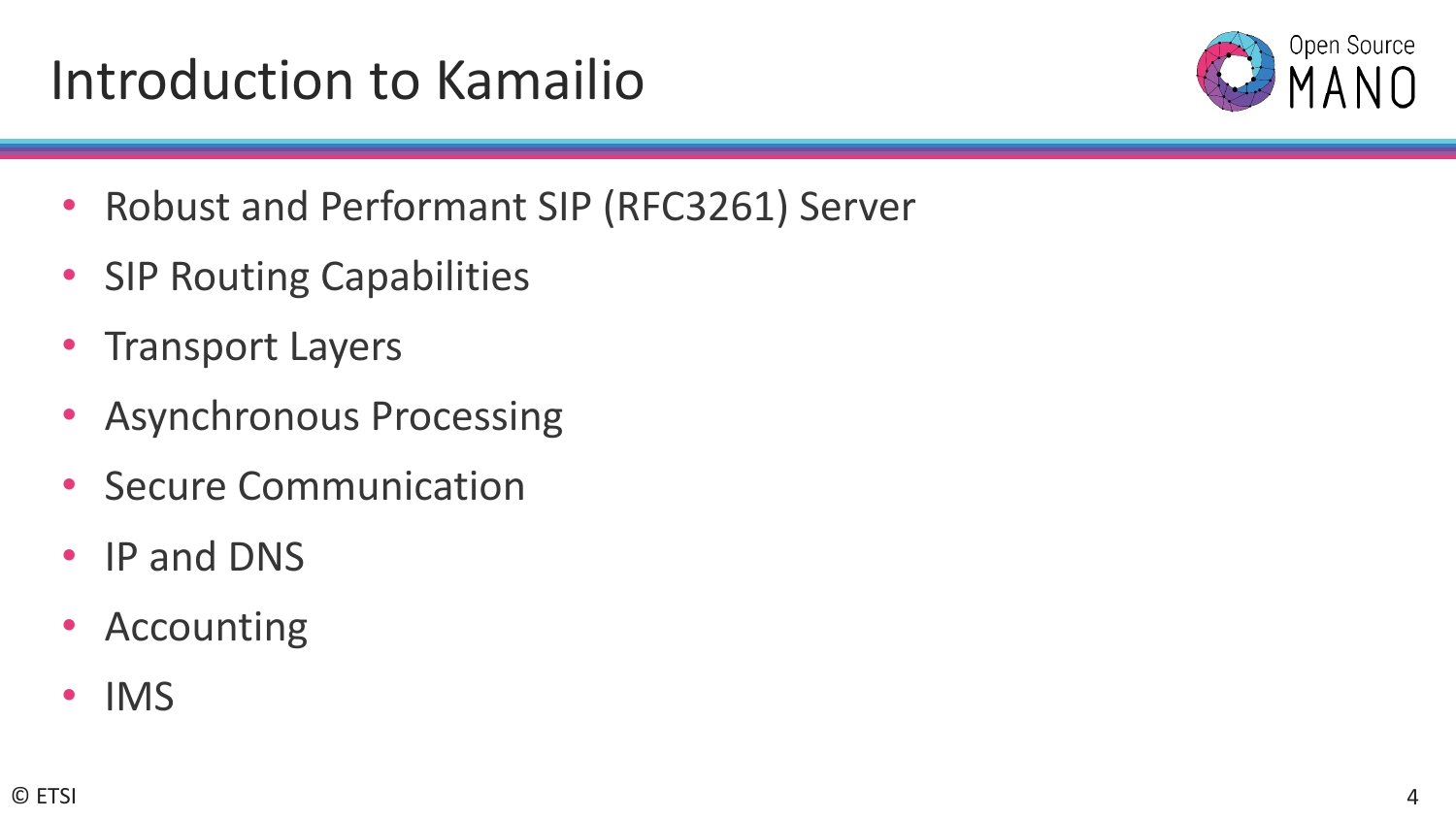## Introduction to Kamailio



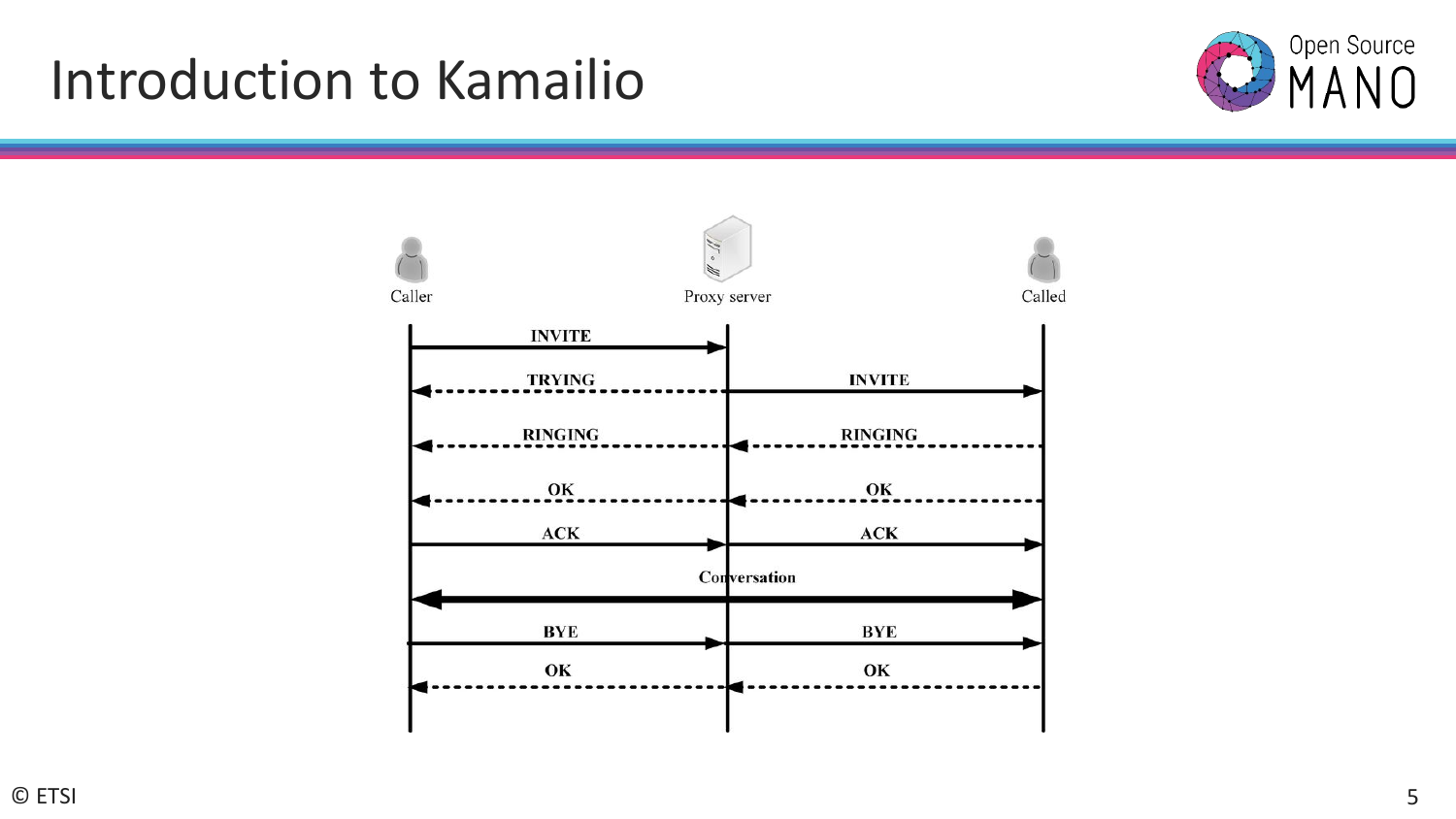## Kamailio Network Service



- Containerized Network Function
- 2 workloads
	- Kamailio: SIP Server
	- Sipp: SIP Client



Containerized Network Function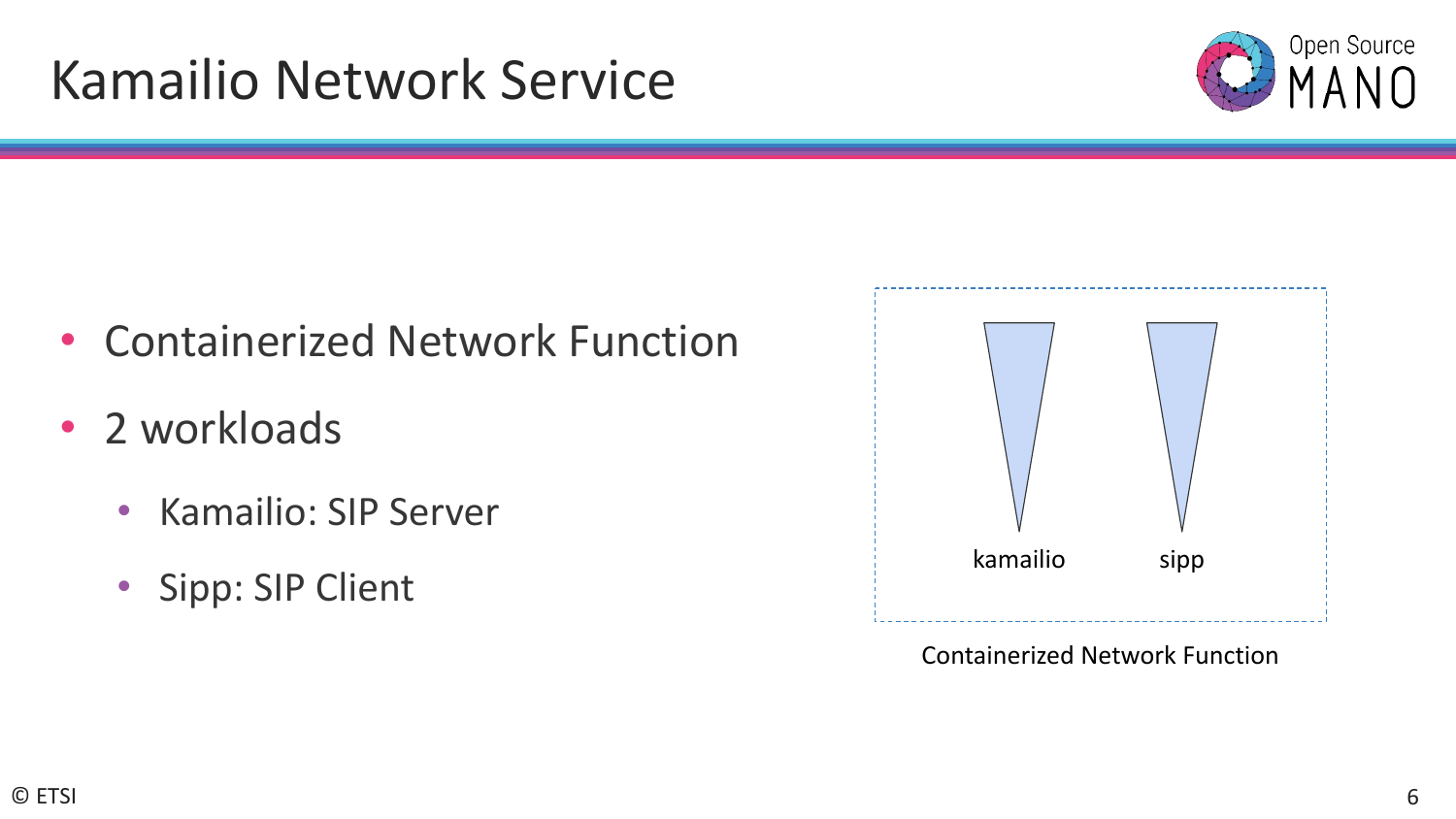



• VNFd and NSd:

<https://osm.etsi.org/gitlab/vnf-onboarding/osm-packages/-/tree/master/charm-packages/kamailio>

• Kamailio operator:

<https://github.com/davigar15/kamailio-operator>

• Sipp operator:

<https://github.com/davigar15/sipp-operator>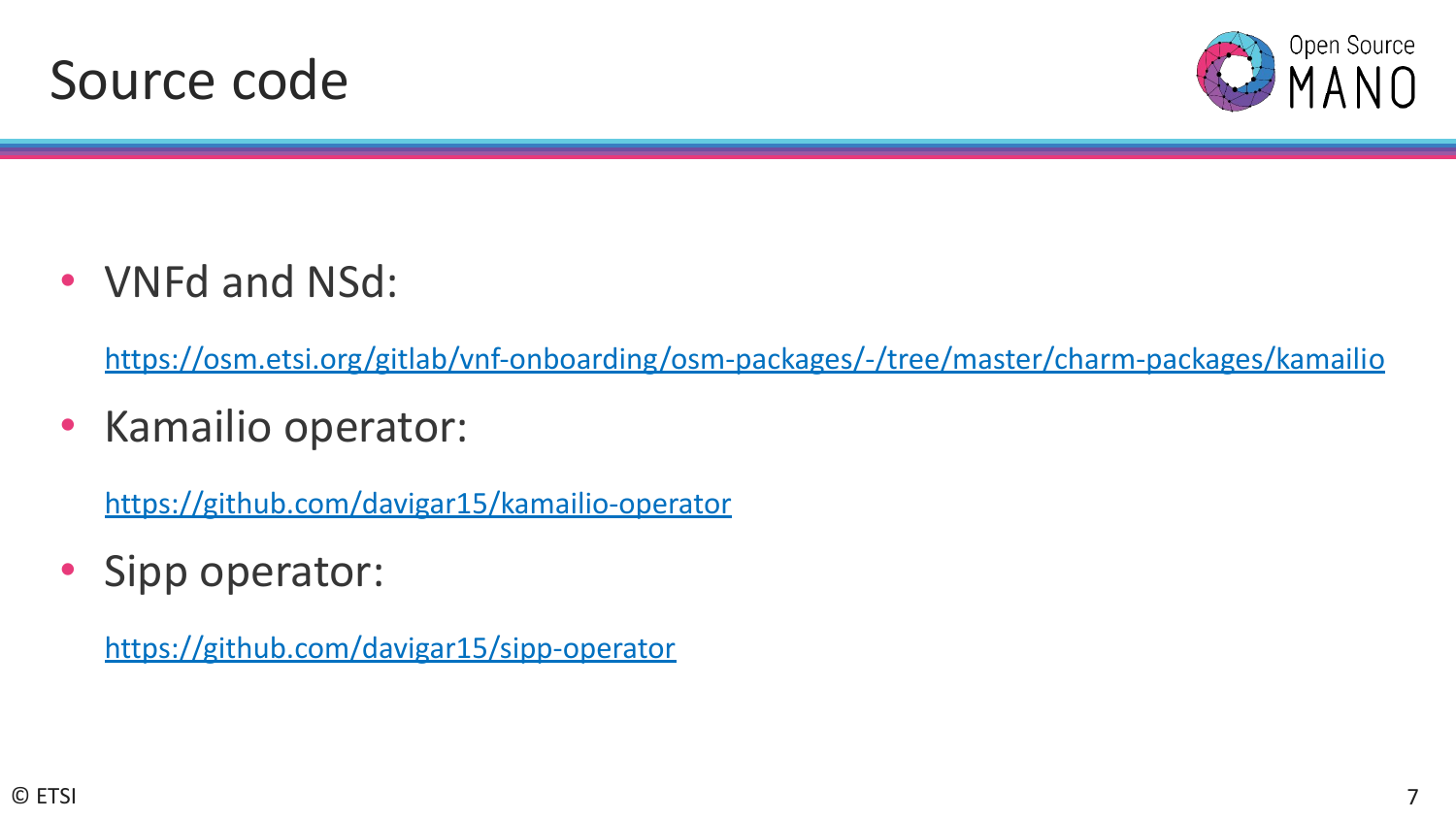# Onboarding steps



#### Add VIM account

\$ osm vim-create --name hackfest --account\_type dummy

#### Add K8s cluster

```
$ osm k8scluster-add --creds kubeconfig.yaml \
        --version v1 \
        --vim hackfest \
        --k8s-nets '{"net1": osm-ext}' \
        --description "K8s cluster" hackfest-k8s
```
#### IMPORTANT! HACKFEST PARTICIPANTS: These steps were already made for you.

#### Upload VNFd and NSd

\$ git clone <https://osm.etsi.org/gitlab/vnf-onboarding/osm-packages.git>&& cd osm-packages/charm-packages/kamailio

- \$ osm nfpkg-create kamailio\_knf/
- \$ osm nspkg-create kamailio\_ns/

#### Deploy NS instance

\$ osm ns-create --ns\_name kamailio-k8s --nsd\_name kamailio\_ns --vim\_account hackfest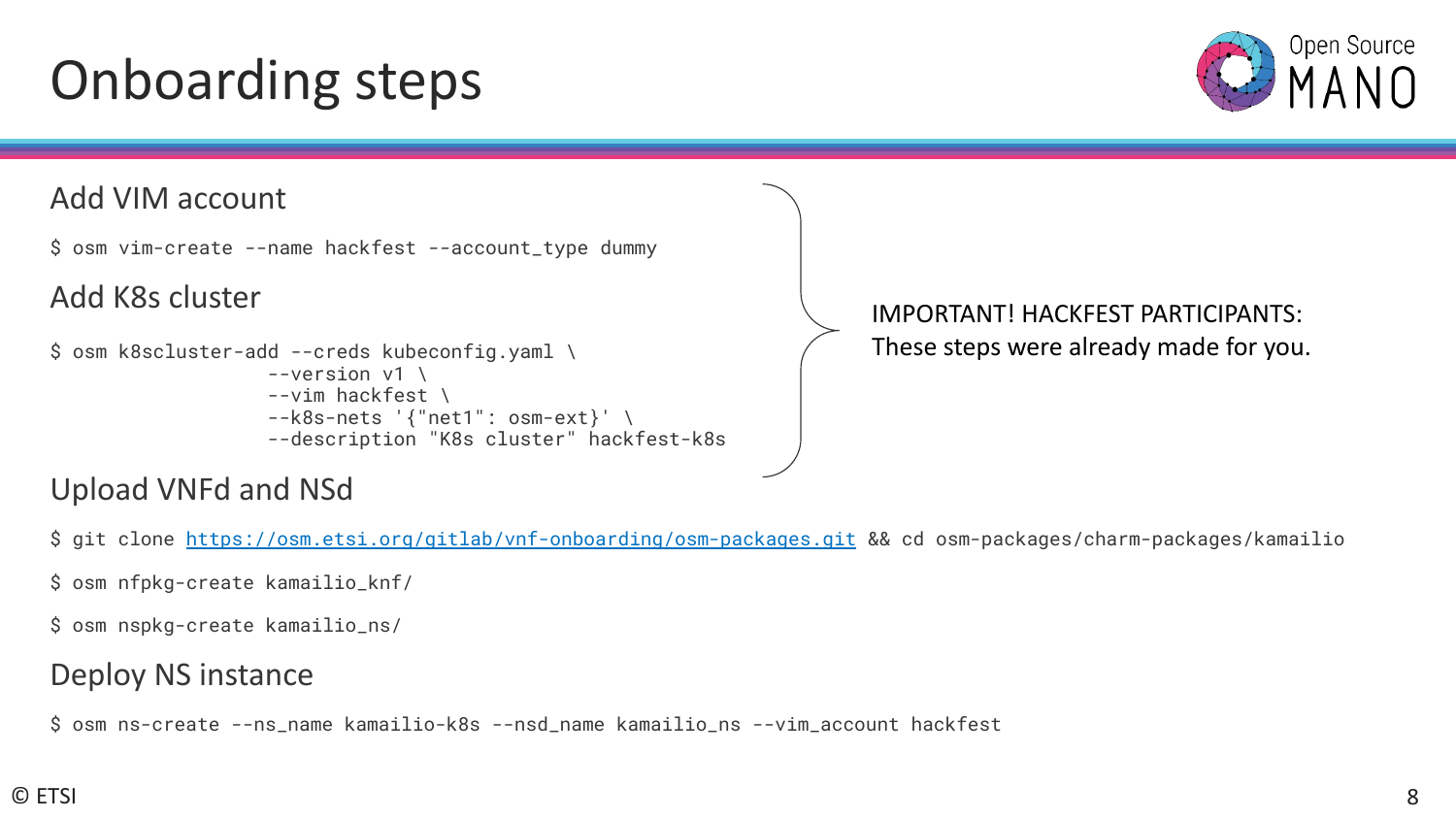



## Check the state of the Network Service

\$ osm ns-list

| I ns instance name   id |                                                                    | date | $\mid$ ns state   current operation   error details |     |
|-------------------------|--------------------------------------------------------------------|------|-----------------------------------------------------|-----|
| kamailio-k8s            | a555d879-26ac-436f-9504-3242ca0f1520   2022-01-21T13:13:04   READY |      | l IDLE (None)                                       | N/A |
|                         |                                                                    |      |                                                     |     |

To get the history of all operations over a NS, run "osm ns-op-list NS\_ID"

For more details on the current operation, run "osm ns-op-show OPERATION\_ID"

## Check the deployed list of Network Functions

\$ osm vnf-list

| ∣ vnf id            | name   ns id         | vnf member index   vnfd name | vim account id                                             | ip address |
|---------------------|----------------------|------------------------------|------------------------------------------------------------|------------|
| $ $ e1c6306f- $ $ - | a555d879-   kamailio |                              | kamailio_cnf   f47c57f5-9870-43fc-9bbe-61fcae571a56   None |            |
|                     |                      |                              |                                                            |            |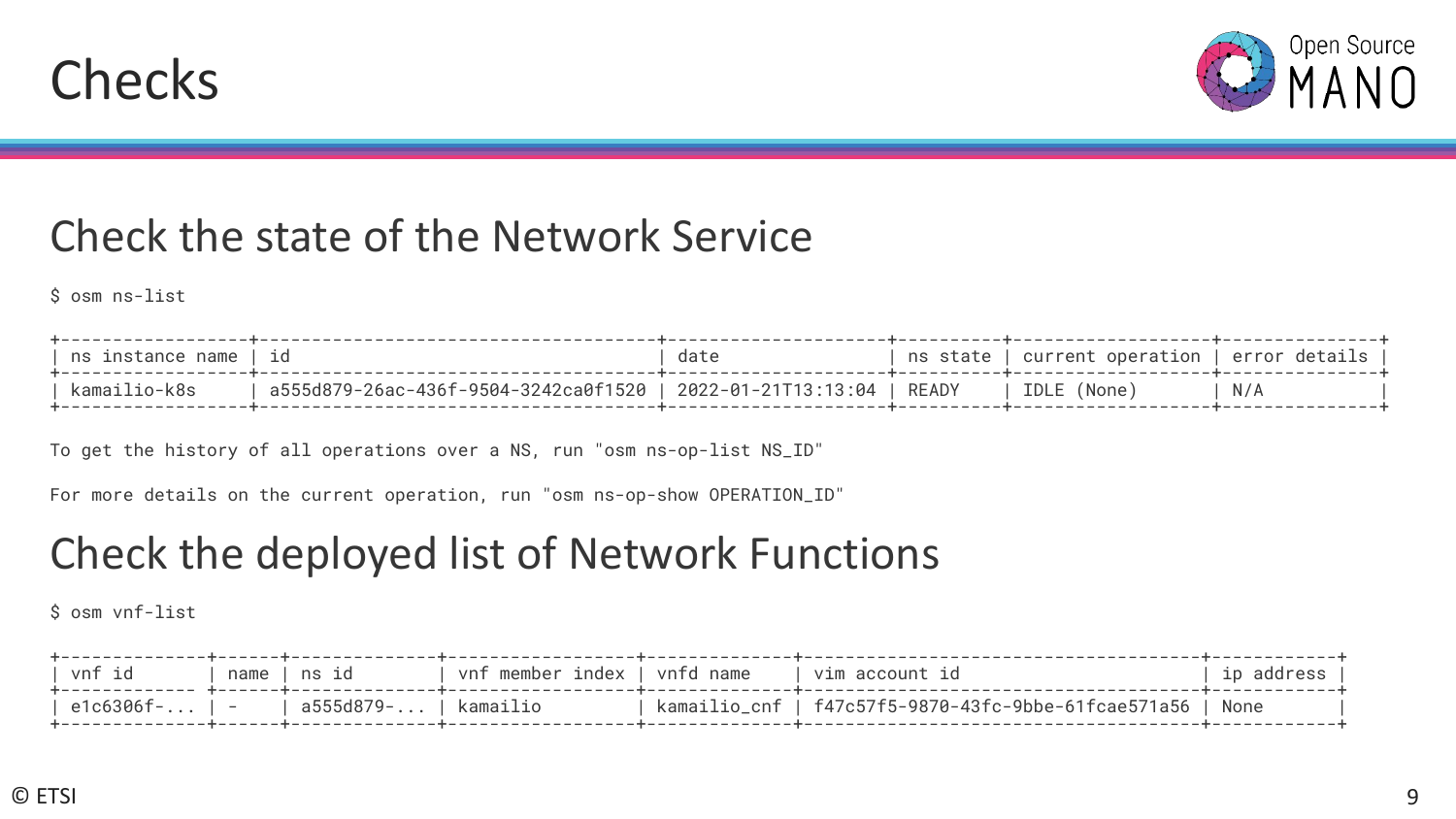

## Stop the Kamailio service

```
$ osm ns-action --action_name stop \
      --vnf_name kamailio \
      --kdu_name kamailio-kdu \
     kamailio-k8s
```
## Start the Kamailio service

```
\text{\$} osm ns-action --action_name start \
       --vnf_name kamailio \
       --kdu_name kamailio-kdu \
       kamailio-k8s
```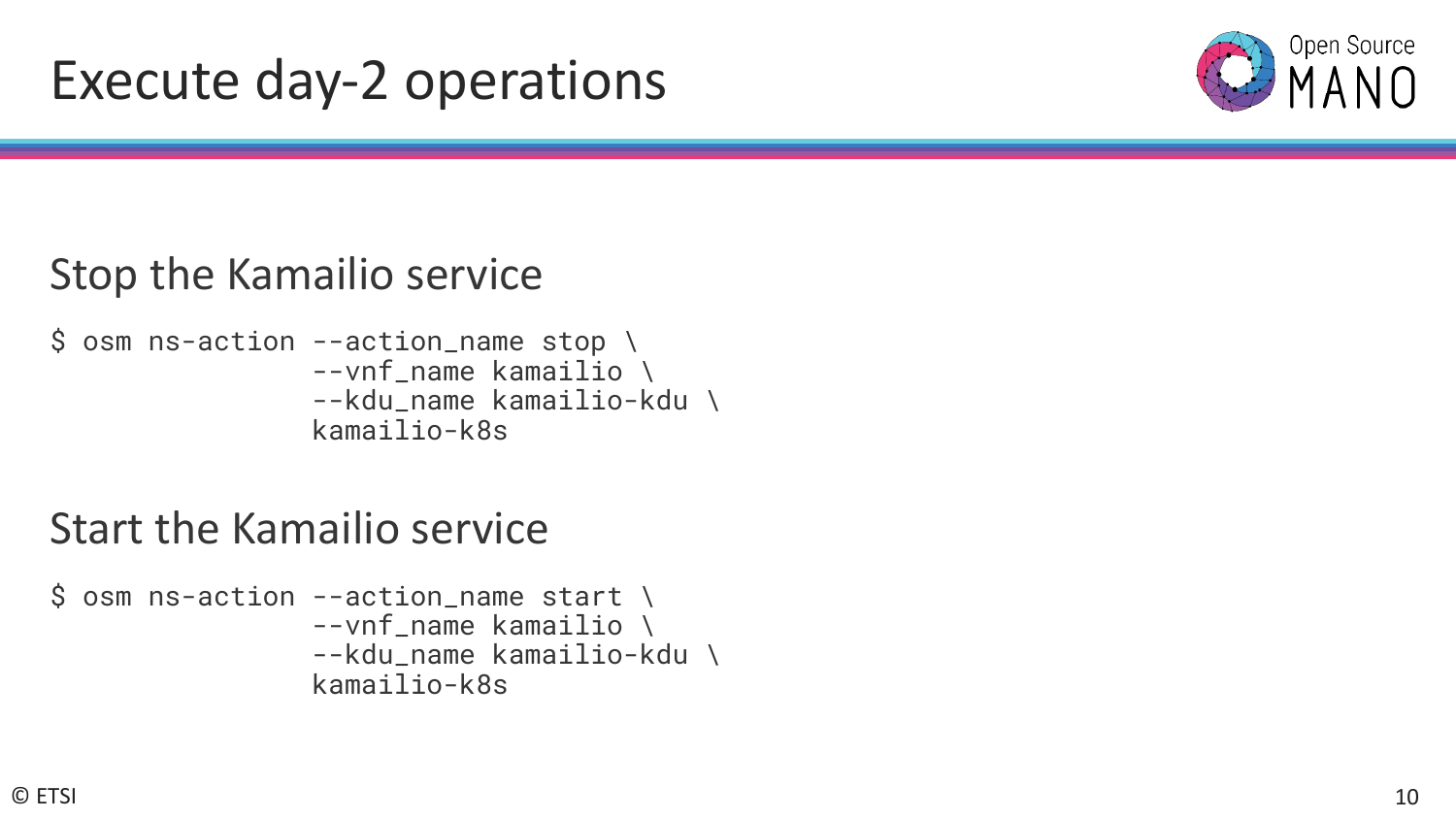



## Remove the network service

\$ osm ns-delete kamailio-k8s –wait

## Remove the descriptors

- \$ osm nsd-delete kamailio\_ns
- \$ osm vnfd-delete kamailio\_cnf